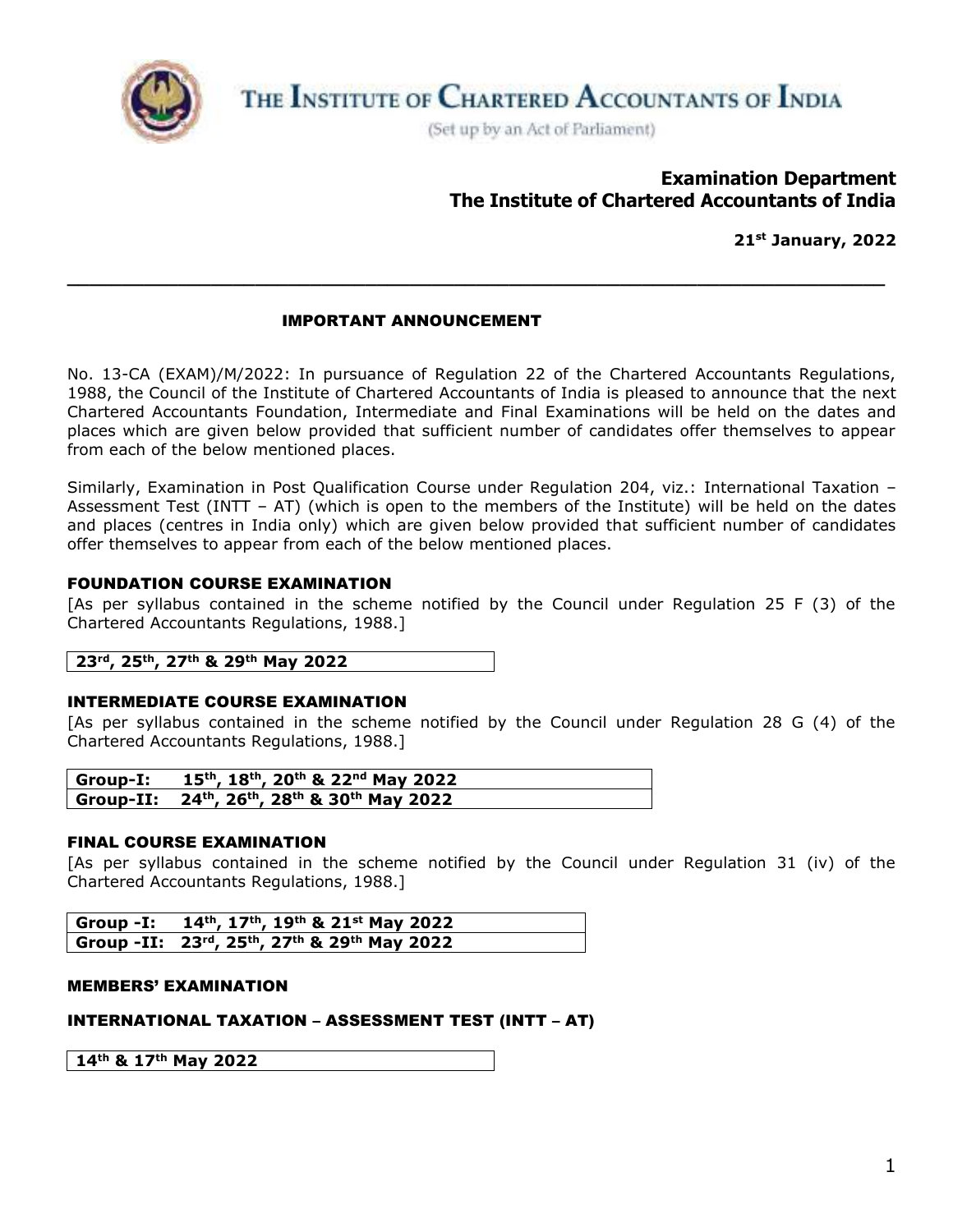No examination is scheduled on 16<sup>th</sup> May 2022 (Monday) on account of Budha Purnima, being a compulsory (gezetted) central government holiday as per F. No. 12/5/2021-JCA-2 dated 8.06.2021 issued by Ministry of Personnel, Public Grievance and Pensions, Government of India.

It may be emphasized that there would be no change in the examination schedule in the event of any day of the examination schedule being declared a Public Holiday by the Central Government or any State Government / Local Holiday.

Candidates may note that Paper(s) - 3 & 4 of Foundation Examination are of 2 hours duration. Similarly, Elective Paper - 6 of Final Examination is of 4 hours. However, all other examinations are of 3 hours duration, and the examination wise timing(s) are given below:

| <b>Examination</b>              | Paper(s)           | <b>Exam. Timings (IST)</b> | <b>Duration</b> |
|---------------------------------|--------------------|----------------------------|-----------------|
| Foundation                      | Paper 1 & 2        | 2 PM to 5 PM               | 3 Hours         |
|                                 | Paper 3 & 4*       | 2 PM to 4 PM               | 2 Hours         |
| Intermediate                    | All Papers         | 2 PM to 5 PM               | 3 Hours         |
|                                 | Paper 1 to 5 &     | 2 PM to 5 PM               | 3 Hours         |
| Final                           | Paper 7 & 8.       |                            |                 |
|                                 | Paper 6 (Elective) | 2 PM to 6 PM               | <b>4 Hours</b>  |
| Post<br>Qualification<br>Course | ALL                | 2 PM to 5 PM               | 3 Hours         |
| Examination i.e. $(INTT - AT)$  |                    |                            |                 |

\*In Paper 3 and 4 of Foundation Examination and all papers of Post Qualification Course Examination – INTT - AT there will not be any advance reading time, whereas in all other papers / exams mentioned above, an advance reading time of 15 minutes will be given from 1.45 PM (IST) to 2 PM (IST).

Further, In case of composite papers having both MCQs based & Descriptive Question Papers, seal of MCQs based Question Paper shall be opened at 2 PM (IST), in other words there will be no prior reading time for MCQs based Question Papers

## **3. PLACES OF EXAMINATION CENTRES:**

The Chartered Accountants Examinations, May 2022 will be held in the following Indian cities:

| <b>Name of the State</b> | <b>Name of the Examination City</b>                                                                                                                                                               |
|--------------------------|---------------------------------------------------------------------------------------------------------------------------------------------------------------------------------------------------|
| (No. of Cities)          |                                                                                                                                                                                                   |
| Andhra Pradesh (14)      | Anantapur, Eluru, Guntur, Kadapa, Kakinada, Kurnool, Nellore, Ongole,<br>Rajamahendravaram, Srikakulam, Tirupati, Vijayawada, Visakhapatnam and<br>Vizianagaram                                   |
| Assam $(2)$              | Guwahati, and Tinsukia                                                                                                                                                                            |
| Bihar $(11)$             | Begusarai, Bhagalpur, Darbhanga, Gaya, Madhubani, Motihari, Muzaffarpur,<br>Patna, Purnea, Samastipur and Sitamarhi                                                                               |
| Chattisgarh (5)          | Bilaspur, Durg, Raigarh, Raipur and Rajnandgaon                                                                                                                                                   |
| Chandigarh (1)           | Chandigarh                                                                                                                                                                                        |
| Delhi / New Delhi (1)    | Delhi / New Delhi                                                                                                                                                                                 |
| Goa $(2)$                | Mapusa and Margao                                                                                                                                                                                 |
| Gujarat (19)             | Ahmedabad, Anand, Bharuch, Bhavnagar, Bhuj, Gandhidham, Gandhinagar,<br>Himatnagar, Jamnagar, Junagadh, Mehsana, Navsari, Palanpur, Porbandar,<br>Rajkot, Surat, Surendranagar, Vadodara and Vapi |
| Haryana (18)             | Ambala, Bahadurgarh, Bhiwani, Faridabad, Fatehabad, Gurgaon (Gurugram),<br>Hisar, Jind, Kaithal, Karnal, Kurukshetra, Narnaul, Panipat, Rewari, Rohtak, Sirsa,<br>Sonepat and Yamuna Nagar        |
| Himachal Pradesh (1)     | Shimla                                                                                                                                                                                            |
| Jammu & Kashmir<br>(2)   | Jammu and Srinagar                                                                                                                                                                                |
| Jharkhand (7)            | Bokaro Steel City, Deoghar, Dhanbad, Hazaribagh, Jamshedpur, Ramgarh and<br>Ranchi                                                                                                                |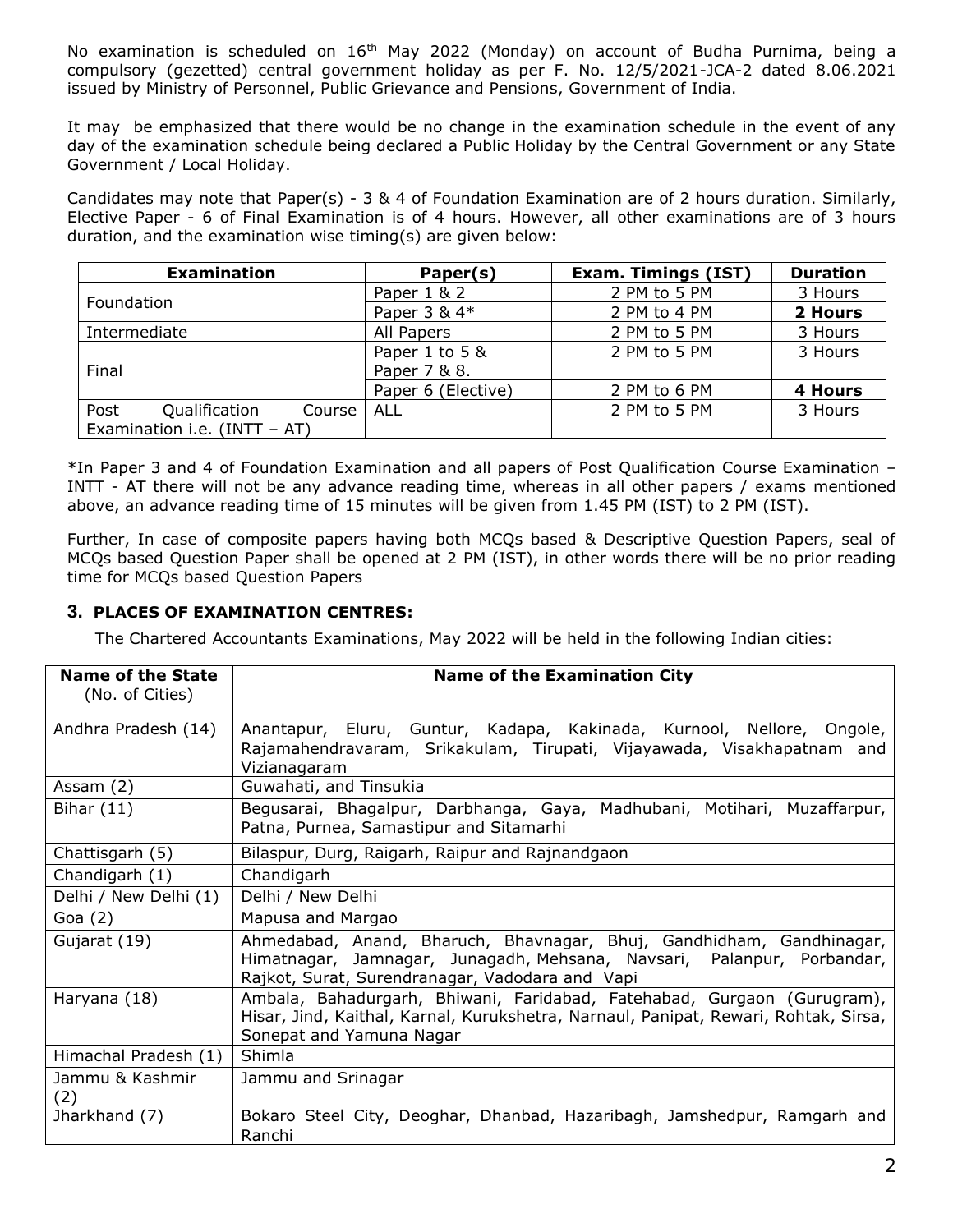| Karnataka (22)      | Bagalkot, Belgaum, Bellary, Bengaluru, Chikkaballapur, Davangere, Gadag,                                                                                                                                                                                                                                                                                      |
|---------------------|---------------------------------------------------------------------------------------------------------------------------------------------------------------------------------------------------------------------------------------------------------------------------------------------------------------------------------------------------------------|
|                     | Hassan, Haveri, Hubli, Kalaburgi (Gulbarga), Kolar, Koppal, Mandya, Mangalore,<br>Mysore, Raichur, Shimoga, Sirsi, Tumakuru, Udupi and Vijayapura                                                                                                                                                                                                             |
| Kerala (14)         | Adoor, Alappuzha, Ernakulam, Idukki, Kalpetta, Kannur, Kasaragod, Kollam                                                                                                                                                                                                                                                                                      |
|                     | (Quilon), Kottayam, Kozhikode, Malappuram, Palakkad, Thiruvananthapuram and<br>Thrissur                                                                                                                                                                                                                                                                       |
| Madhya Pradesh (13) | Bhopal, Gwalior, Indore, Jabalpur, Katni, Khandwa,<br>Mandsaur, Neemuch,<br>Ratlam, Rewa, Sagar, Satna and Ujjain                                                                                                                                                                                                                                             |
| Maharashtra (35)    | Ahmednagar, Akola, Amravati, Aurangabad, Badlapur, Beed, Bhiwandi,<br>Khamgaon (Buldhana), Chandrapur, Dhule, Gondia, Ichalkaranji, Jalgaon, Jalna,<br>Kolhapur, Latur, Mumbai, Nagpur, Nanded, Nandurbar, Nasik, Navi Mumbai,<br>Palghar, Panvel, Parbhani, Pimpri-Chinchwad, Pune, Ratnagiri, Sangli, Satara,<br>Solapur, Thane, Vasai, Wardha and Yavatmal |
| Odisha (6)          | Berhampur (Brahmapur), Bhubaneswar, Cuttack, Rayagada, Rourkela and<br>Sambalpur                                                                                                                                                                                                                                                                              |
| Puducherry (1)      | Puducherry                                                                                                                                                                                                                                                                                                                                                    |
| Punjab (8)          | Amritsar, Bathinda, Jalandhar, Ludhiana, Mandi Gobindgarh, Pathankot, Patiala<br>and Sangrur                                                                                                                                                                                                                                                                  |
| Rajasthan (21)      | Ajmer, Alwar, Banswara, Beawar, Bharatpur, Bhilwara, Bikaner, Chittorgarh,<br>Churu, Jaipur, Jhunjhunu, Jodhpur, Kishangarh, Kota, Nagaur, Pali - Marwar,<br>Rajsamand, Sikar, Sirohi, Sri Ganga Nagar and Udaipur                                                                                                                                            |
| Tamil Nadu (27)     | Chennai, Coimbatore, Cuddalore, Dharmapuri, Dindigul, Erode, Hosur,<br>Kancheepuram, Karaikudi, Karur, Kumbakonam, Madurai, Nagapattinam,<br>Nagercoil, Namakkal, Pudukkottai, Salem, Sivakasi, Theni, Tiruchirapalli,<br>Tirunelveli, Tirupur, Tiruvallur, Tiruvannamalai, Tuticorin, Vellore and Villupuram                                                 |
| Telangana (7)       | Hyderabad, Karimnagar, Khammam, Mahabubnagar, Nalgonda, Nizamabad and<br>Warangal                                                                                                                                                                                                                                                                             |
| Uttar Pradesh (18)  | Agra, Aligarh, Allahabad (Prayagraj), Bareilly, Bulandshahr, Firozabad,<br>Ghaziabad, Gorakhpur, Jhansi, Kanpur, Lucknow, Mathura, Meerut, Moradabad,<br>Muzaffarnagar, Noida, Saharanpur and Varanasi                                                                                                                                                        |
| Uttarakhand (4)     | Dehradun, Haldwani, Haridwar and Kashipur                                                                                                                                                                                                                                                                                                                     |
| West Bengal (6)     | Asansol, Durgapur, Hooghly, Kolkata, Raniganj and Siliguri                                                                                                                                                                                                                                                                                                    |

## **PLACES OF EXAMINATION CENTRES OVERSEAS:**

[FOR FOUNDATION, INTERMEDIATE AND FINAL EXAMINATIONS ONLY]

The May 2022 Examinations will also be held at the 6 (Six) overseas examination centres, namely

|  |  |  |  |  | Overseas   Abu Dhabi, Bahrain, Doha, Dubai, Kathmandu and Muscat |  |
|--|--|--|--|--|------------------------------------------------------------------|--|
|--|--|--|--|--|------------------------------------------------------------------|--|

The Examination commencement timings at Abu Dhabi, Dubai and Muscat Centres will be 12.30 PM i.e. Abu Dhabi, Dubai and Muscat local time corresponding / equivalent to 2 PM. (IST). The Examination commencement timing at Bahrain and Doha Centre will be 11.30 AM i.e. Bahrain / Doha local time corresponding / equivalent to 2 PM. (IST). The Examination commencement Timing at Kathmandu (Nepal) Centre will be 2.15 PM Nepal local time corresponding / equivalent to 2 PM (IST).

The Council reserves the right to withdraw any city / centre at any stage without assigning any reason.

## **4.** Online filling up of examination forms:

Applications for admission to Foundation, Intermediate & Final Examinations; Candidates are required to apply on-line at **[https://icaiexam.icai.org](https://icaiexam.icai.org/)** from **21st February, 2022** to **13th March, 2022** and remit the examination fee on-line by using VISA or MASTER or MAESTRO Credit / Debit Card / Rupay Card / Net Banking / Bhim UPI. They shall however, be required to remit additional ₹ 600/- towards late fee (for